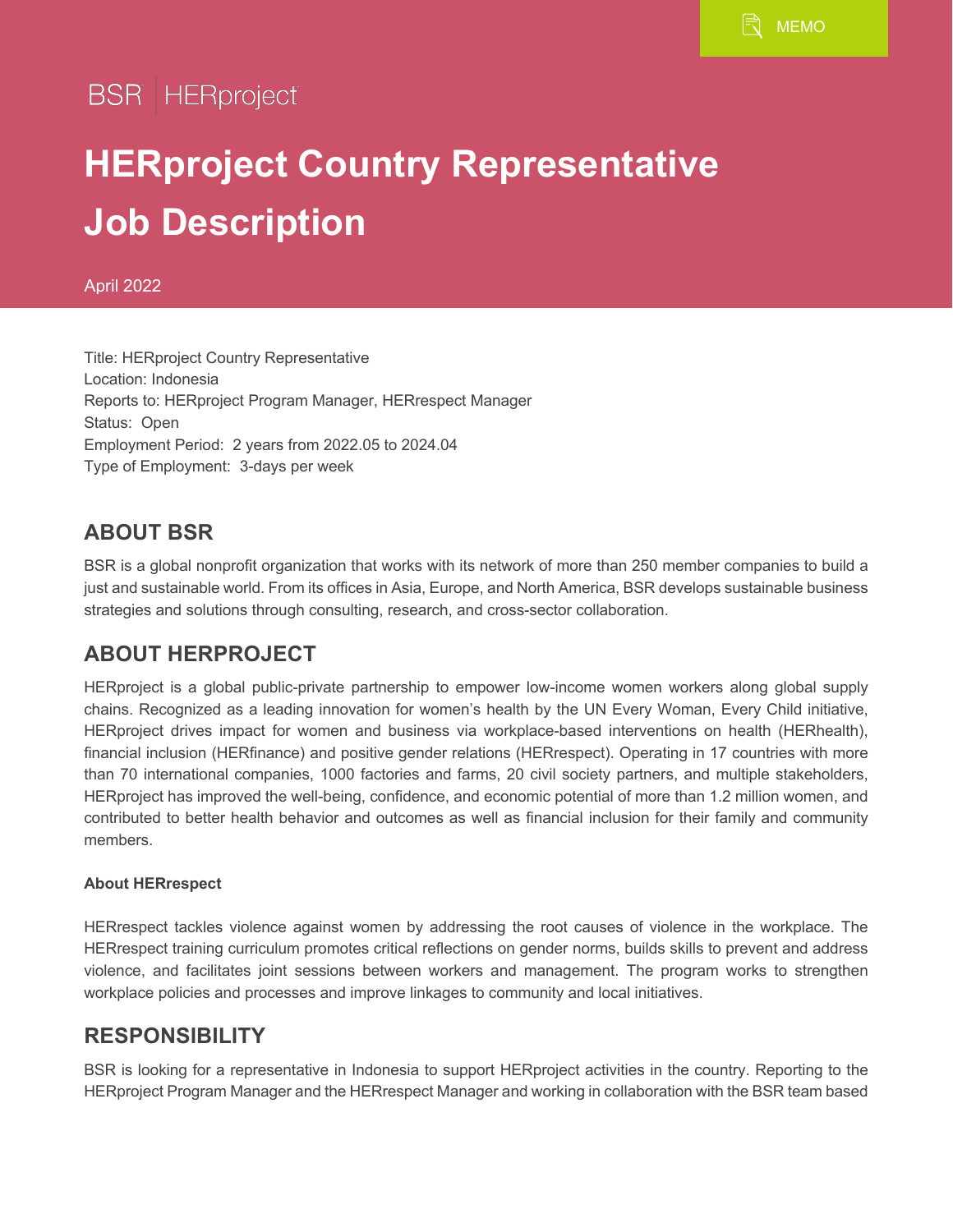in Hong Kong, China, Paris and our local NGO implementing partners, s/he will have the following responsibilities which are described in greater detail below:

The individual's time will be spent on overall HERproject program management including:

- » Coordinate project activities with HERproject implementing partners, collaborative organizations and companies;
- » Ensure program quality for HERproject, and resolve implementation challenges where feasible;
- » Design and/or conduct research under the guidance of HERproject Program Manager;
- » Support the HERproject Manager to cultivate, maintain and deepen relationships with key stakeholders in the country, such as service providers, regulators, women's groups, local employers and employers' associations, etc.;
- » Track and oversee project activities such as work plans and review project reports, and ensure project compliance with BSR practices;
- » Assist in preparation of reports, presentations, and other project deliverables which includes editing, proofreading, translating, delivery of presentations, and organizing meetings, launch events and brands/suppliers workshops;
- » Stay abreast on trends in gender equality in Indonesia and Palm oil sector, such as regulatory changes;
- » Engage with relevant stakeholders to support enabling environment for gender equality;
- » Oversee program implementation at all workplaces/plantations including oversight of training, troubleshooting of challenges, ongoing follow-up with workplaces/plantations to address bottlenecks;
- » Work with BSR's senior coordinator to manage MOUs and invoicing for all programs in country, and
- » Work closely with global HERproject team to ensure alignment with global strategy.

#### **TIME COMMITMENT**

This contract position requires on average 24 hours of work per week. The position will be paid on a monthly basis.

Any out of state travel costs will be covered by BSR and will be reimbursed based on actual expenses and submission of receipts.

#### **QUALIFICATIONS**

Note: Only candidates with the following qualifications will be considered :

- » Bachelor's degree required; Master's degree in relevant area such as social work, business or public administration, international development, gender issues, etc.
- » Experience working in supply chain, agricultural industry, and/or public/private partnership environment desirable. **Experience in Human Rights and Palm Oil sector is strongly preferred.**
- » Minimum 3 years relevant work experience, in the area of international development and/or responsible business, with a preference for experience and networks in the women's empowerment fields or monitoring and evaluation.
- » Strong research, data analysis and writing skills.
- » Excellent interpersonal and presentation skills, able to build strong relationships with internal and external stakeholders, and communicate the projects with different audiences effectively.